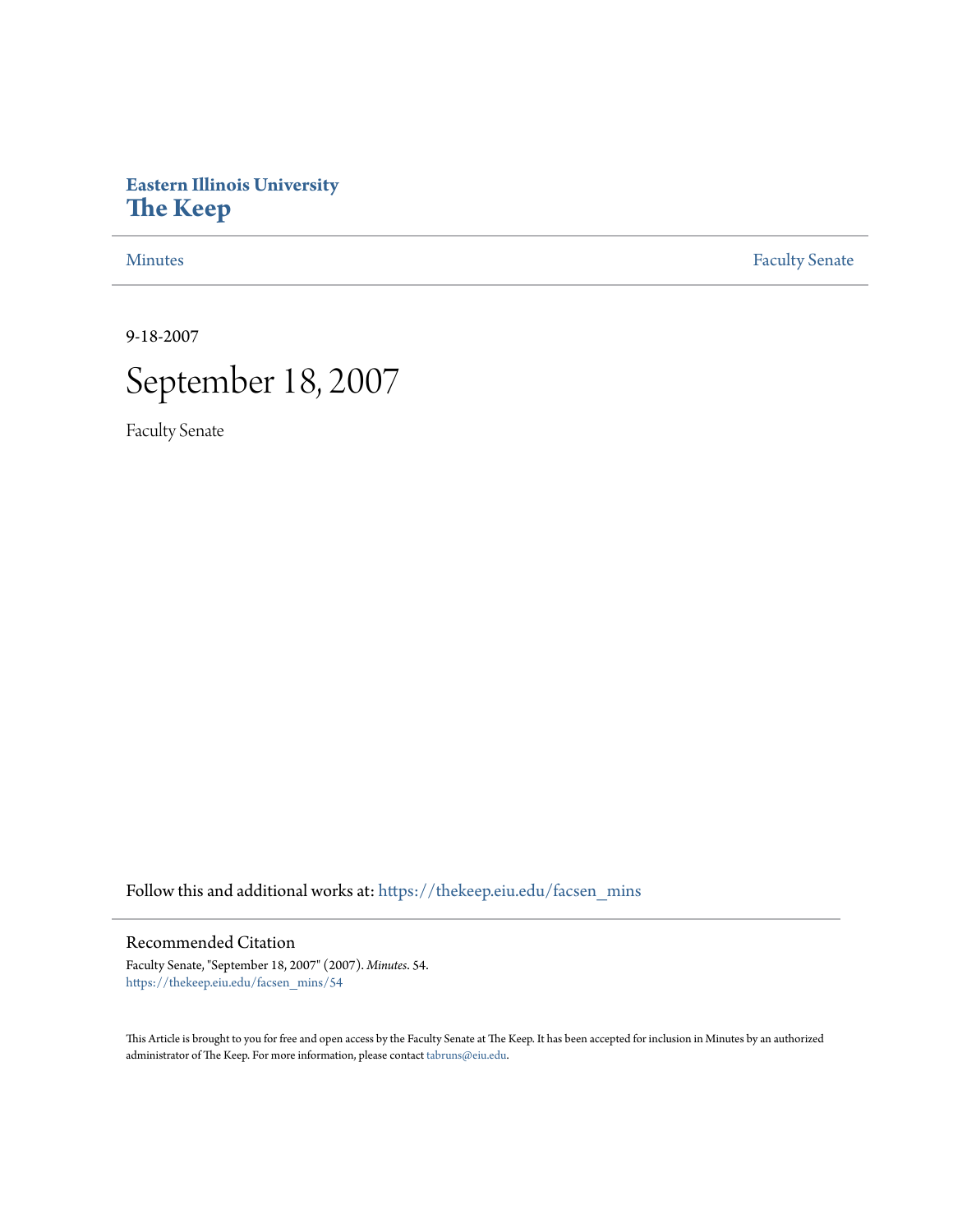# FACULTY SENATE MINUTES FOR September 18, 2007 (Vol. XXXV, No. 26)

The 2006-2007 Faculty Senate minutes and other information are available on the Web at http://www.eiu.edu/~FacSen The Faculty Senate agenda is posted weekly on the Web, at Coleman Hall 2532, and on the third-level bulletin board in Booth Library. Note: These minutes are not a complete verbatim transcript of the Senate meeting.

**Call to Faculty:** Student Government's External Relations Committee is in need of a faculty representative. Interested faculty should contact Lynne Curry (lecurry@eiu.edu or 581-7988) as soon as possible.

Campus Events Calendar URL

http://www.eiu.edu/%7Eeiuevent/main.php?view=subscribe

**I. Call to order by Lynne Curry at 2:00 p.m.** (Booth Library Conference Room, Room 4440) Present: A. Brownson, J. Coit, L. Curry, M. Dao, R. Fischer, B. Joyce, B. Khan, A. Kostelich, R. Marshall, J. Melanson, R. Murray, J. Pence, J. Pommier, J. Russell, J. Snyder, and D. VanGunten. Excused: T. Sinclair and J. Stimac. Guests: K. Born (Gerontology GA), R. Kambic (Reporter, *Daily Eastern News)*, J. Johnson (CAH), D. Nadler (Student Affairs), J. Cooley (Business Affairs), J. Gorrell (President's Office), B. Perry (President), A. Abell (Planning and Institutional Studies), J. Nilsen (External Relations), and B. Lord (Provost/VPAA).

## **II. Approval of Minutes of 4 September.**

Approval of the Minutes of 4 September with two corrections – Yes: Brownson, Coit, Curry, Dao, Fischer, Joyce, Khan, Marshall, Murray, Pommier, Russell, and Snyder. Excused: Sinclair and Stimac. Abstain: VanGunten.

### **III. Announcements**

- A. New Faculty Reception today, 3:30-5 p.m. at Tarble Arts Center
- B. Latino Heritage Banquet, 5 p.m. social hour 6 p.m. dinner, Sunday Sept. 23 in the Grand Ballroom
- C. Cedric Jennings (from *A Hope in the Unseen*) 7 p.m. Monday Sept. 24 in McAfee Gym.
- D. Senator Curry welcomed Jeff Melanson, the third student representative, to Faculty Senate
- E. Senator Curry handed out copies of the new fall schedule and stated that the changes will be posted on the Faculty Senate website (http://www.eiu.edu/~FacSen). She explained that Faculty Senate needs to have at least two meetings a month when in session and that it should be noted that there will now be two meetings in Nov. and two in Oct. Senator Curry also said that there was a change in the scheduling of guests to accommodate Sue Harvey so that she can attend the next meeting and speak about new policy changes in regards to how faculty submit grades. She added that the policy changes have gone through CAA and CGS, but that she wanted Faculty Senate to have the opportunity to get caught up and seek any needed clarification. Any questions in regards to the policy change should be submitted in advance so that Harvey is allotted time to collect any necessary information. Senator Curry said that questions should be e-mailed to her and that she would then pass the questions on to Harvey.
- F. Heather Webb and Rachel Fischer will be guests at the Nov. 27 meeting.
- G. Senator Curry stated that she is implementing a policy for the submission of items for the agenda. A deadline for submission was put in place for noon on the Tuesday one week from the scheduled meeting. Senator Curry explained that the reasoning for this new policy was to ensure that there is adequate time for the agenda to be posted on the Faculty Senate website.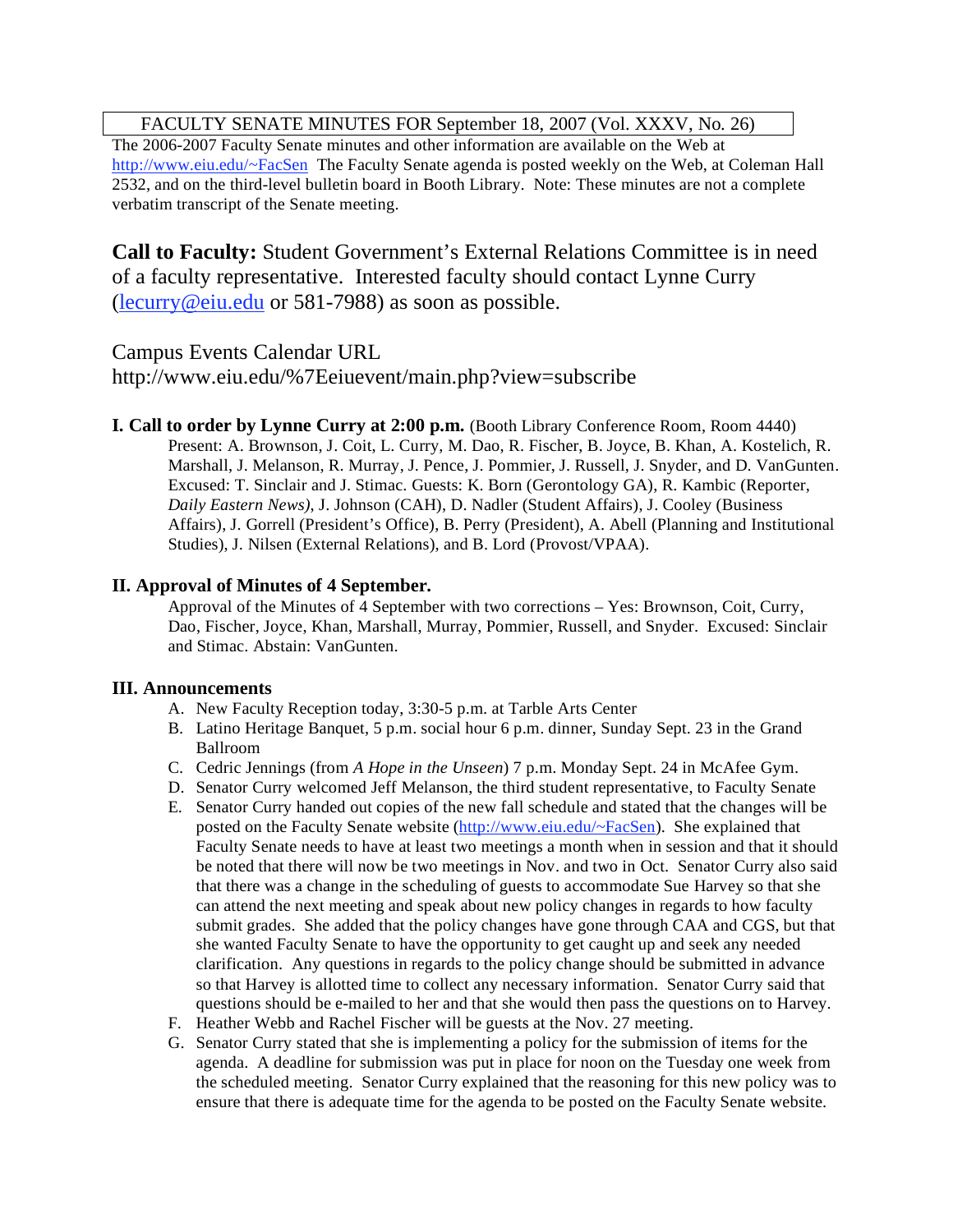She ensured the Senate that individuals can still submit events for the agenda after the deadline, but that they would not appear on the agenda posted on the website.

#### **IV. Communications**

- A. E-mail from Kent Ohms, 9 September, re: faculty representative for Student Government's External Relations Committee
- B. Minutes of the Intercollegiate Athletic Board Meeting, 6 September
- C. E-mail from Charles Delman, 11 September, : UPI co-sponsorship, with Faculty Senate, of a speaker on academic freedom (inauguration week event)
- D. Memorandum from Dr. Perry, 11 September, re: receipt of documents from Dr. Fritz

#### **V. Old Business**

A. Committee Reports

1. Executive Committee: Senator Snyder said that Senate Elected and Appointed Committees are now published on the Senate website. Senator Curry gave a committee update on the inauguration stating that the student portion of the week will consist of a pizza party. The price of admission for the party will be one canned good; and will help students interested in volunteering in the community to meet with community agencies/organizations looking for volunteers. As for the staff and faculty portions of the week, speakers will be heard. It was then added that UPI and Senate are co-sponsoring an event on the topic of Academic Freedom.

2. Nominations Committee: Two more faculty members are needed for the Apportionment Board.

3. Awards Committee: no report

4. Elections Committee: Andrew White agreed to serve a replacement position for UPC.

5. Faculty – Student Relations Committee: Senator Fischer stated that he had met with the students and asked them to e-mail their schedules so that a meeting time could be set up.

- 6. Faculty Staff Relations Committee: no report
- 7. Budget Transparency Committee: no report
- 8. Faculty Forum Committee: no report
- 9. Other Reports

a) Provost's Report: Provost Lord said that authorization was given for 26 tenure track faculty searches. He then made an announcement that this week is Technology Week and that the Technology Faculty luncheon will be held Thursday Sept. 20. He also stated that there are several faculty development functions coming up and that Faculty Appreciation Day is Friday Sept. 21.

### **VI. New Business**

A. President's Council-President Perry, Blair Lord, Dan Nadler, Jill Nilsen and Jeff Cooley President Perry began by thanking the Senate for the opportunity to speak. He said that he has been gathering a substantial amount of information as to how best to enhance the university from 450 different individuals. He will discuss his vision of First Choice and Best in Class at 40 scheduled meetings. He will meet with the BOT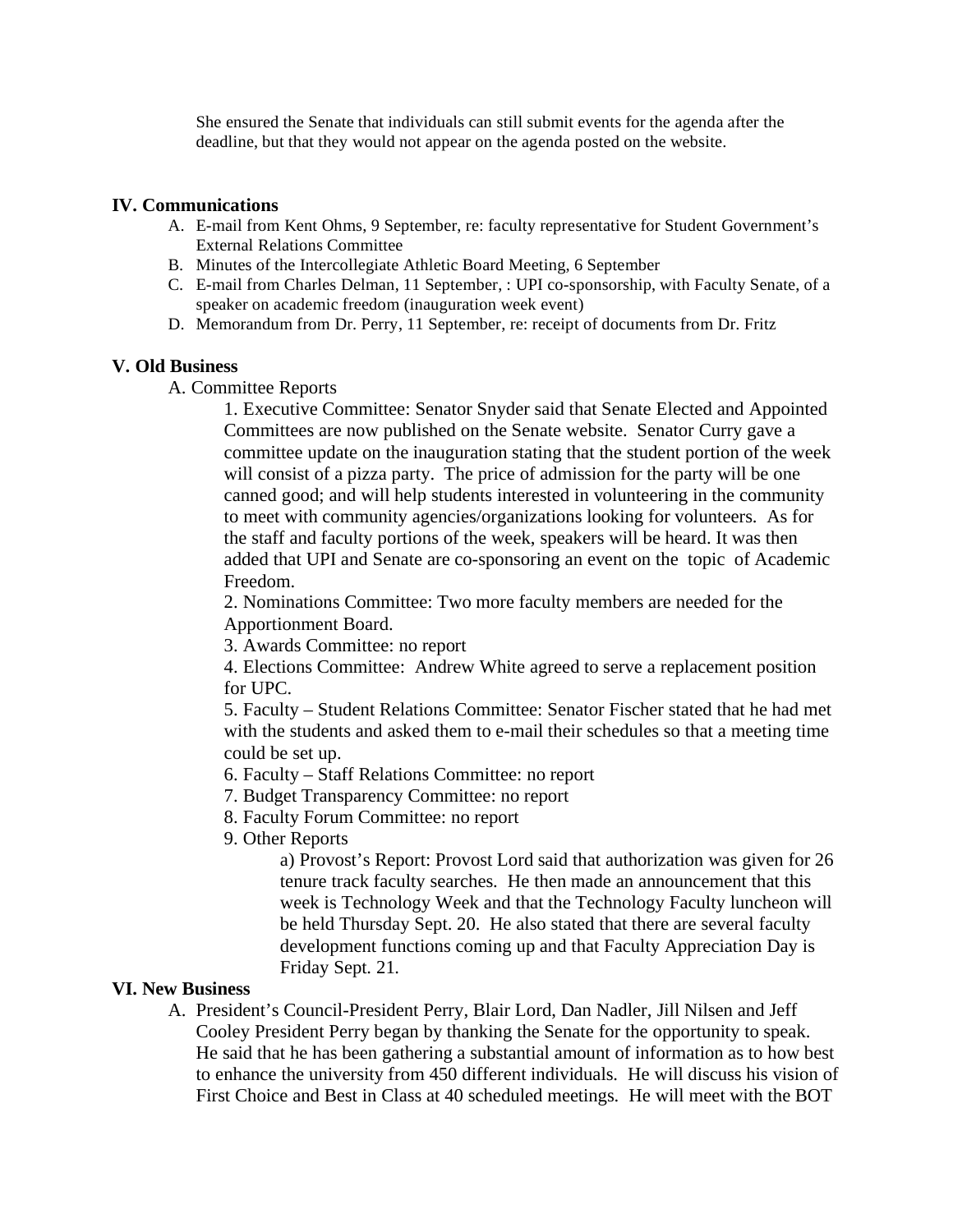in November and report to them his impressions and what he has learned. He will also meet with external constituencies, and has scheduled forums in order to meet with faculty and staff. Perry provided handouts with several questions:

-What are your aspirations?

-What is needed to move to Best of Class and/or First Choice?

-What programs already are, or are close to, Best of Class and/or First Choice?

-What are your distinguishing signatures?

-What is your assessment of our capacity for progress?

-What is your assessment of the campus, regional, state, and national environments as they affect us?

-Other

Faculty's thoughts and concerns regarding these questions can be registered on a website (http://www.eiu.edu/~presiden/initiative.php). Senator Curry asked if there was a plan to put together a search for a director of athletics. Perry stated that 6 constituencies are being asked to provide nominations of up to three individuals. The nominations are due Friday Sept. 28. Perry explained that Eastern wants an individual who is experienced, is of high integrity and has the welfare of student athletes as his or her highest priority. Oncampus interviews will take place in Feb. and March and Perry hopes to have someone in place by July. Senator Russell then asked Perry to expand on his thoughts about Best of Class and First Choice. He replied by stating that First Choice refers to students' ranking of Eastern among other institutions. Best of Class can mean a number of things in various dimensions of the university, including student, faculty and staff life. He wants to be able to use the overall concept as a recruitment tool because people inevitably compare institutions. Senator Fischer then commented that one of his aspirations is to see at least 50 percent of Eastern's students engaged in research or creative activities because such activities are important for students' future plans. Perry noted that students have indicated that they come here because of helpful faculty. Senator Pommier then asked Perry what he would like to be known for and what will be important to him in the future. Perry responded that Eastern has become a place where students are first-rate, which has much to do with the advisement and mentoring of students, but that we need to seek ways to advance the university further. Senator Murray stated that there are good connections among public schools, the university and the community at large but that she would like to see Eastern enhance them. Perry replied that such relationships are important and Eastern is seeking opportunities to form additional ones. The Field Station being pursued by Biological Sciences is an example of a good opportunity to build more relationships. The Good Neighbor program, started by Dan Nadler, is another good example of constructing better community relations. Senator Fischer commented that the more faculty live close to the community, the better they are at being involved on campus at all hours of the day. Senator Coit then commented that the question of engagement is one of culture and that students and faculty do not feel as though there is enough to do in the community. He added that students could benefit from less expensive events. President Perry said that the opening of Dounda Fine Arts will help to bring about such opportunities. He added that he has talked to people at FutureGen and they are searching for more connections to the community that could lead to research projects and internships. Senator Brownson said that faculty need one place where they can find out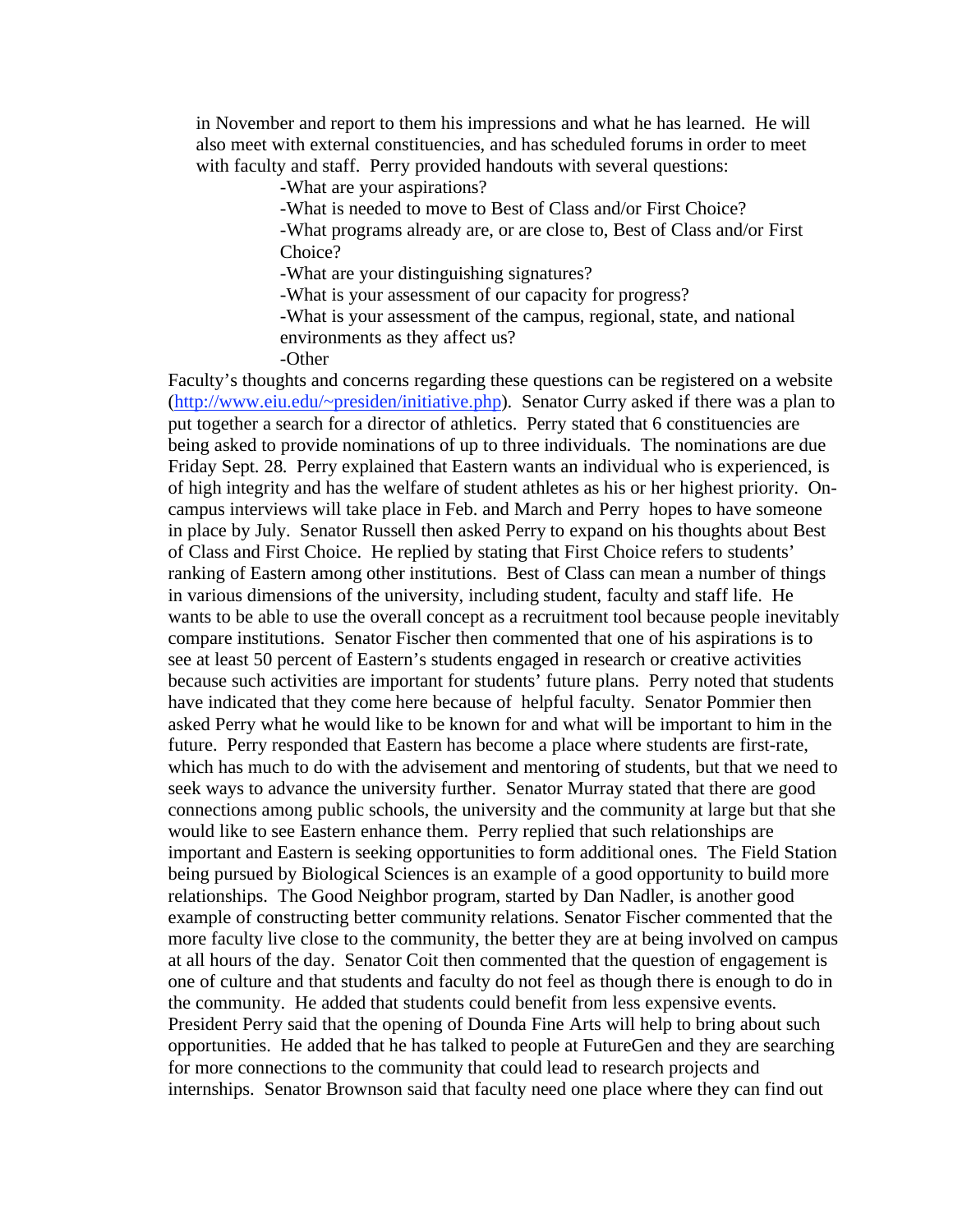about all the events on campus. Senator Fischer noted that students receive an in-depth email calendar and that if faculty wish to receive it they can subscribe at http://www.eiu.edu/%7Eeiuevent/main.php?view=subscribe. Student Senator Pence added that people who want to add events need to contact Student Affairs. Senator Fischer said he wants to see the graduate programs continue to grow. Senator Russell added that we need to take a good look at the programs we provide and see how we can attract various constituents. President Perry then concluded by saying that if there was any other advice to be offered it should be conveyed to him. Vice President for Student Affairs Dan Nadler then provided updates. Over 400 student volunteers and a good number of faculty welcomed students and helped move them into residence halls. Nadler stated that Eastern is proud to bring EIU Reads, the common freshmen reading experience, on board because it sends a strong statement about academics. It also gives students the opportunity to have contact with faculty before class begins. Nadler noted that this is the second year the university has used Alcohol EDU, an online course containing a module students must complete before coming to campus; they are expected to pass it before class begins. He believes the program has proven successful because there has been a 40 percent reduction in disciplinary cases related to alcohol on campus. Nadler also spoke about the PROWL program, which engages and involves students during the first six weeks of the semester, the most critical time in which students decide whether or not they are going to stay enrolled. Nadler said that President Perry is passionate about community service and a survey is currently being conducted so that existing programs can be enhanced and new initiatives started. Senator Brownson asked whether contacts were being made with local bar owners in regard to underage drinking. Nadler responded that Eastern is working closely with the city, mayor and police to send a message that people need to behave responsibly. An anti-alcohol coalition is in place. Senator Curry noted that this topic is on the agenda item for the Nov. 27 Faculty Senate meeting. Nadler said that the community appreciates Eastern being proactive and creating a partnership with them. Senator Fischer then commented that the city needs to take responsibility and change some of its current zoning. Senator Curry stated that all of these issues need to be considered in discussing how to make Eastern First Choice and Best of Class because potential students and faculty consider the community environment when choosing among various universities. Vice President for Business Affairs Jeff Cooley then spoke about Eastern's budget, saying that it received a 1.9 percent increase this year. The university has received 6 million dollars to fully equip Dounda, but the university is hoping for another 1.5 million. The completion date for Dounda is tentatively set for Dec. 2007, but there is still a three month move-in period after completion. Cooley stated that much construction took place on campus over the summer. Sprinklers were installed in Andews Hall and he hopes they will be installed in Lawson Hall next year. Eastern will begin a 4.2 million dollar electrical system upgrade next summer, which may result in outages. Signage will be installed on campus prior to the Fall 2008 and the water tower is to be painted and receive a logo in the spring. The Academic Success Center received a Title III Grant to expand its facility. EIU received the last settlement check for Blair Hall; the restoration cost a total of 9.2 million dollars. Cooley then said that the university is in the process of replacing all the phones on campus and that we have more than doubled our bandwidth because of a new contract with Consolidated. He added that the Senate needs to be aware of the potential impact